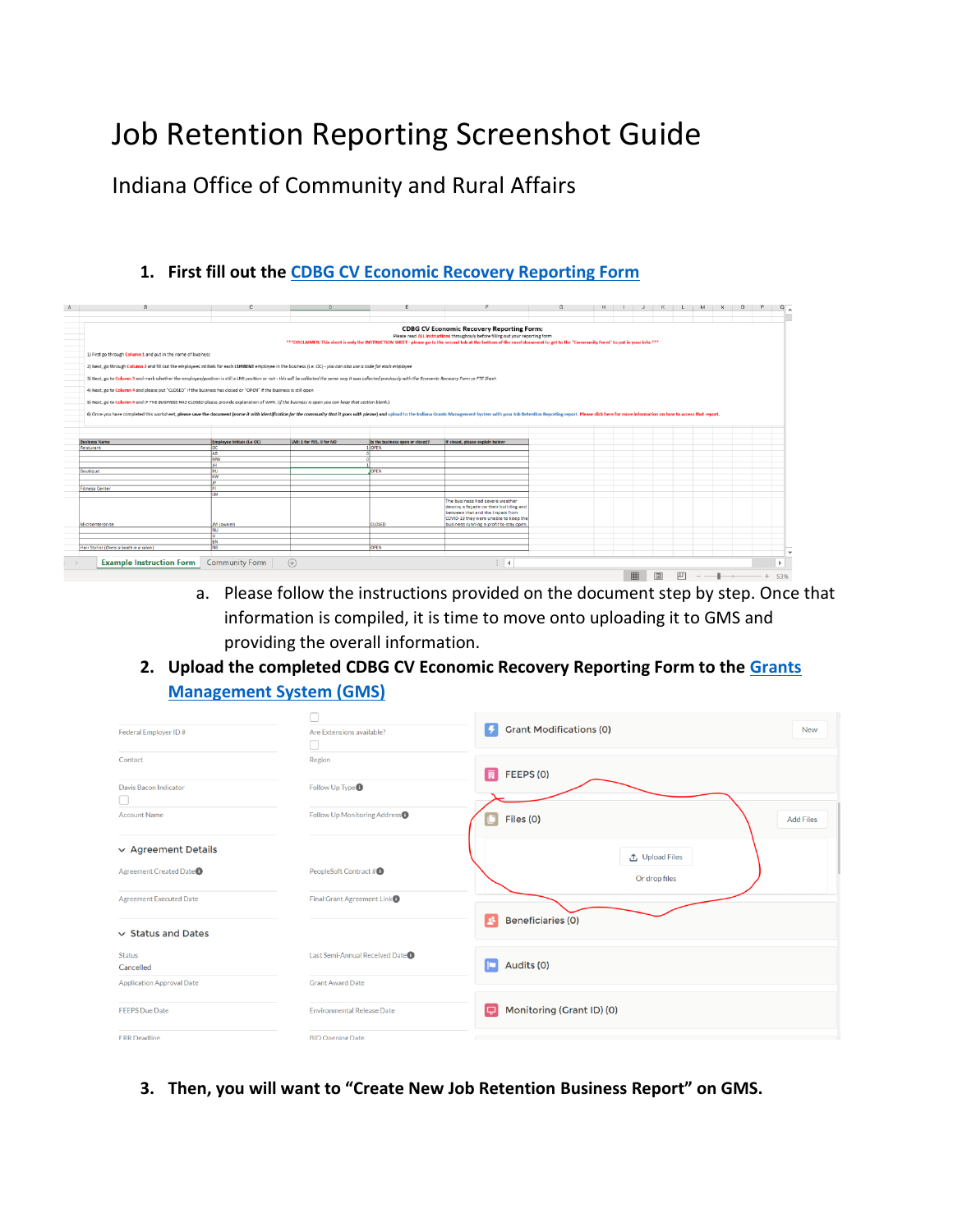| <b>JIN.gov</b>             |                             |                                       |                            |                                     |                               |                         | <b>Abigail Crump</b><br>Θ. |                                                 |
|----------------------------|-----------------------------|---------------------------------------|----------------------------|-------------------------------------|-------------------------------|-------------------------|----------------------------|-------------------------------------------------|
| Home                       | <b>Account Details</b>      | Go to IN.gov<br>Reports               |                            |                                     |                               |                         |                            |                                                 |
| ш<br><b>CDBG</b>           | <b>Grant Administration</b> |                                       |                            |                                     | <b>Create Claim</b>           | Create A Pre-ROF Report | <b>Create ROF Report</b>   | ▼                                               |
| <b>Lead Applicant</b>      | Program Name                | <b>Total Amount Awarded</b><br>\$0.00 | <b>Status</b><br>Cancelled |                                     |                               |                         |                            |                                                 |
| <b>Details</b>             |                             |                                       |                            | <b>Activities</b><br><b>Related</b> |                               |                         |                            |                                                 |
| $\vee$ Information         |                             |                                       |                            | <b>Status Reports (5)</b><br>巨      |                               |                         |                            |                                                 |
| <b>Grant ID</b><br>G-00894 |                             | <b>Grant Application</b>              |                            | Status Report Name                  | Record Type                   | Status                  | Date Submitted/Co          |                                                 |
| <b>Grant Number</b>        |                             | Record Type<br><b>CDBG</b>            | £ž                         | 0000078                             | CDBG - Environmen             | Approved                |                            | ▼                                               |
| <b>Lead Applicant</b>      |                             | Program Year                          |                            | 0000079                             | CDBG - Submitted P            | Approved                |                            | ▼                                               |
| <b>Program Name</b>        |                             | Contract Status <sup>1</sup>          |                            | 0000186<br>0000967                  | CDBG ROF<br>CDBG-Submitted Jo | Approved                |                            | $\blacktriangledown$<br>$\overline{\mathbf{v}}$ |

- a. Click the down arrow at the top and at the bottom of the drop-down list you will see "Create Job Retention Business Report." Click on that.
- **4. A box will open, fill out the required fields using information from your CDBG CV Economic Recovery Reporting Form.**

| <u>IN.gov</u>                              |                                           |                                           |                                               | <b>2</b> Abigail Crump   |
|--------------------------------------------|-------------------------------------------|-------------------------------------------|-----------------------------------------------|--------------------------|
| <b>Account Details</b><br>Repo<br>Home     |                                           | Create New Job Retention Business Report  |                                               |                          |
|                                            | * Job Retention Status Report Year        |                                           |                                               |                          |
| <b>Grant Administration</b><br><b>CDBG</b> | --None--                                  | <b>A Pre-ROF Report</b>                   | Create ROF Report<br>$\overline{\phantom{a}}$ |                          |
|                                            | * Number of Jobs/Positions at Grant Award | * Number of Jobs/Positions at End of Year |                                               |                          |
| Program Name<br>Lead Applicant             |                                           |                                           |                                               |                          |
|                                            | * Total Number of LMI Jobs/Positions      | *Businesses Closed this Year              |                                               |                          |
|                                            |                                           |                                           |                                               |                          |
| <b>Details</b>                             | Program Notes <sup>1</sup>                |                                           |                                               |                          |
| $\vee$ Information                         |                                           |                                           |                                               |                          |
| Grant ID                                   |                                           |                                           |                                               |                          |
| G-00894                                    |                                           |                                           | <b>Status</b>                                 | Date Submitted/Co        |
| <b>Grant Number</b>                        |                                           | Cancel<br>Save                            | Approved                                      | $\overline{\mathbf{v}}$  |
| Lead Applicant                             | Program Year                              |                                           | Approved                                      | $\overline{\mathbf{v}}$  |
|                                            |                                           | 0000186<br><b>CDBG ROF</b>                |                                               | $\overline{\mathbf{v}}$  |
| Program Name                               | Contract Status <sup>O</sup>              | 0000967<br>CDBG-Submitted Jo              | Approved                                      | $\overline{\phantom{a}}$ |

- a. Refer to walk-through video if you have questions about the specific reporting fields.
- **5. Once the information is filled out, click save and it will send the report for approval to a CDBG team**

| a cubu team<br>member. |                                             | Create New Job Retention Business Report  |                |
|------------------------|---------------------------------------------|-------------------------------------------|----------------|
|                        | * Job Retention Status Report Year <b>6</b> |                                           |                |
|                        | --None--                                    | $\overline{\mathbf{v}}$                   | A Pr           |
|                        | * Number of Jobs/Positions at Grant Award   | * Number of Jobs/Positions at End of Year |                |
|                        | * Total Number of LMI Jobs/Positions        | *Businesses Closed this Year <sup>6</sup> |                |
|                        | Program Notes <sup>O</sup>                  |                                           |                |
|                        |                                             |                                           |                |
|                        |                                             |                                           | ś              |
|                        |                                             | Cancel<br>Save                            | A <sub>i</sub> |
|                        | Program Year                                |                                           | A <sub>I</sub> |